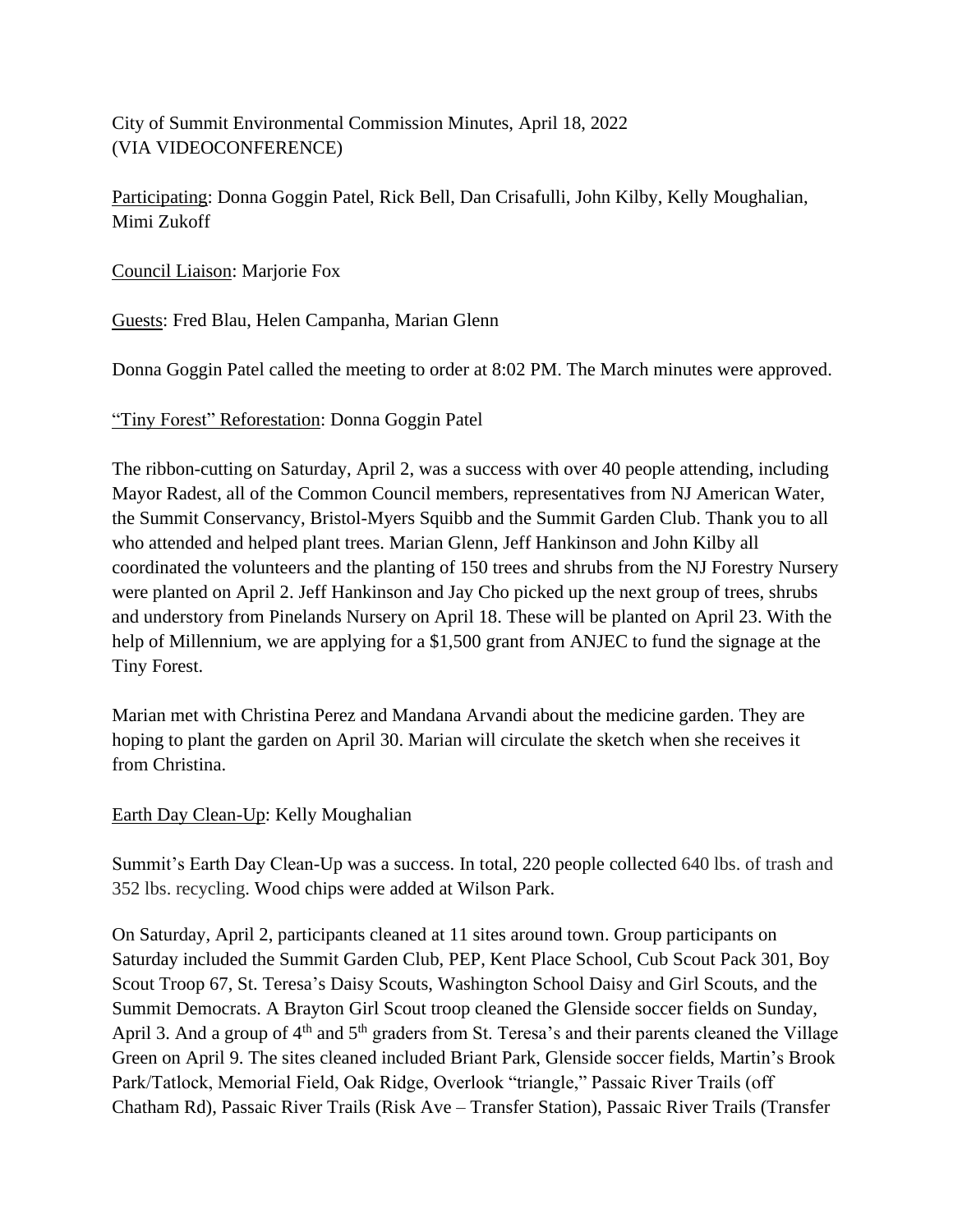Station – Mount Vernon Ave), Passaic River Trails (Mount Vernon Ave – Stanley Ave), Village Green, Washington School playground, and Wilson Park. Special thanks to Kelly Moughalian for her coordination efforts. And thanks to Kelly, Dan Crisafulli, Chris Sprague and Mimi Zukoff for leading sites.

#### Recycling Advisory Committee: Mimi Zukoff

Danny O'Sullivan updated about the Food Waste pilot. The city will be partnering with Green Bucket to start a voluntary pilot for drop off of food waste at the Transfer Station. The details are still in process, but the cost should not be prohibitive, especially since there will be an equivalent reduction in tipping fees. Once the pilot starts, we will need volunteers to stand at the Transfer Station collection point at busy times and educate/supervise what people are dumping into the container.

RAC is working on setting up a contact lens packaging collection through TerraCycle; have been speaking with Summit Eye and Optical and they seem possibly interested. Mimi Zukoff updated on info from ANJEC Countdown to NJ's Full Plastic Pollution Reduction Law Webinar. There is Clean Communities money coming to the municipalities to spend on outreach, education and purchase of reusable bags for distribution. Danny is going to find out from the city if they have received money and, if so, how it will be used.

On the Deliver Zero/Reusable Take out Container program, there are enough interested restaurants to schedule the informational zoom. Mimi will reach out to Deliver Zero to set up the date. Once there is a date and time, RAC will need volunteers to visit the restaurants to drop off a flyer/postcard with that information. Mimi will also ask if a participating restaurant owner from NYC can attend the meeting to answer logistical questions.

RAC is looking into a cork collection program. Westfield Green Team has partnered with Whole Foods Clark on this. The program is called "Cork Reharvest." Danny is going to look into it and see if he can get a few wine stores in town to participate. Fiorino's currently collects corks, but it was not sure of the name of the collection group.

## Shade Tree Advisory Committee: John Kilby

STAC is moving ahead with work on a revised tree ordinance for Summit. The city plans to plant 125 shade trees this Spring. The Arbor Day event will be on April 29 with a weeping cherry being planted at SHS. STAC is working with The Summit Conservancy on a project to highlight the Landmark Trees throughout town. John Linson is working with STAC's forestry intern on the street tree inventory. STAC is meeting with Reeves-Reed Arboretum to plan the Fall in Love with Trees lecture series for the Fall with tentative dates of events on 9/22, 10/6, and 10/20. For previously-planted shade trees that no longer need the supporting stakes, volunteers (like the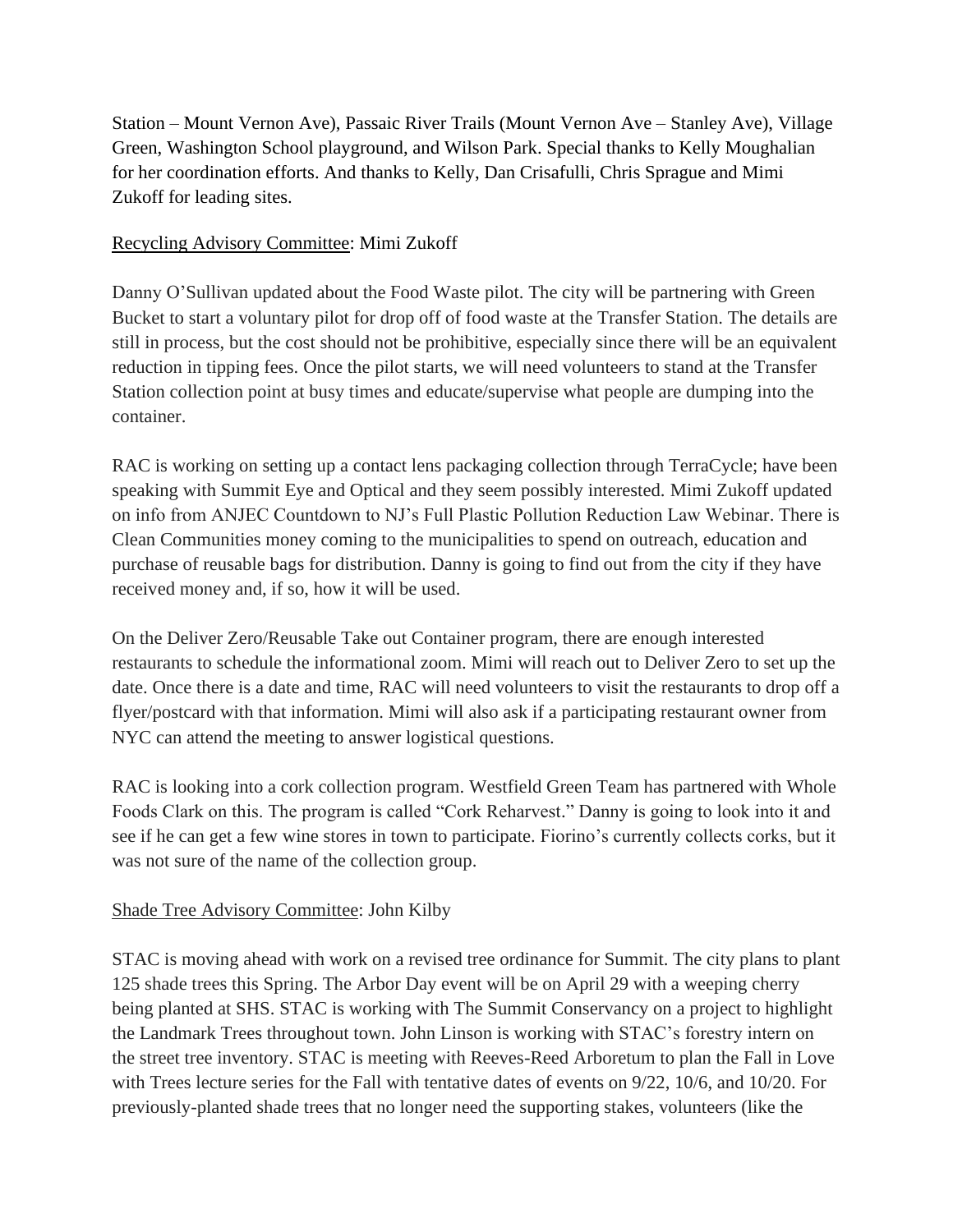Summit Suckers) are going to remove the tree supports by cutting and removing the stakes. STAC hosted a table at Reeves-Reed Arboretum's Daffodil Day that was successful.

# Multi-Town Environmental Commission Meetings: Donna Goggin Patel

The NJSMA working group topics are energy aggregation; stormwater; climate action plans; green transportation/green fleets; green building and energy efficiency; pollinators/pesticides; environmental justice and zero waste initiatives. The Great Swamp Watershed Association's Native Plant sale is underway and available at [https://www.greatswamp.org/native-plant](https://www.greatswamp.org/native-plant-sale/garden-resources/)[sale/garden-resources/.](https://www.greatswamp.org/native-plant-sale/garden-resources/) You can receive links to the recordings of the related Zoom webinars by emailing plantsale@greatswamp.org. The sale will be live from April 1-22. Assembling the orders will take place the last week in April and the pick-up day for Summit will be on Saturday, April 30. The SignUp Genius is: [https://www.signupgenius.com/go/9040e4cafa82aa7fc1-2022.](https://www.signupgenius.com/go/9040e4cafa82aa7fc1-2022)

As part of a Westfield collaboration, Wonder is running a reusable container program around Earth Day with the children's meals. Starting April 22, customers will be able to receive children's meals in reusable containers and then return the containers to Sustainable Haus (221 Broad St).

# Union County Hub: Donna Goggin Patel

There will be an in-person meeting of the Union County Hub on Wednesday, April 27, at 7 pm in Rahway (at The Merchants and Drovers Tavern Museum; 1632 St. Georges Ave.). The speaker will be Clea Carchia, Executive Director of the Rahway River Watershed Association (RRWA). She will give a brief presentation of the purpose and goals of the RRWA and talk about some upcoming events.

## Sustainable Jersey: Donna Goggin Patel

Donna continues to meet with Dan Crisafulli, Chris Sprague, Melissa Spurr and Mimi Zukoff to discuss and plan the Sustainable Jersey certification that is due May 22. Summit applied for a Community Energy Plan grant that would provide \$10,000 toward the creation of an energy plan document.

## GreenFaith: Mimi Zukoff

The webinar on Green Investing on April 5 with Peter Krull was informative. Forty people registered and will get the recording. It is available on the Library's YouTube channel at [https://youtu.be/8YjS7Nz-vHA.](https://youtu.be/8YjS7Nz-vHA)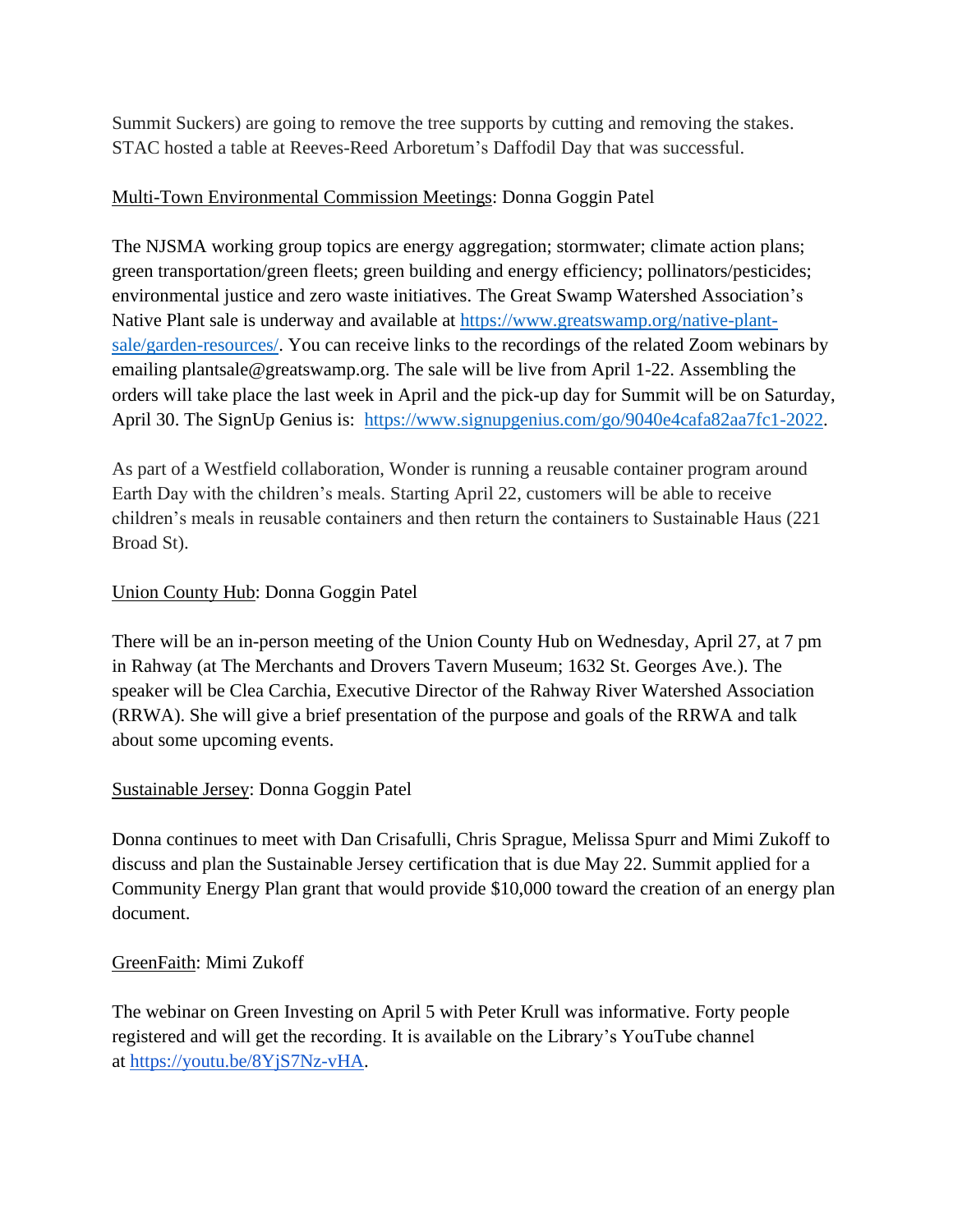On Tuesday, April 26, at 7 pm, Jen Milnes will present a talk on "Sustainable Living." This is taking place at Memorial Hall at St. Teresa of Avila (across from the main church at 306 Morris Ave.) GreenFaith is working to resume the Trex stretched plastics collection.

#### Repair Café: Courtney Cordaro

The March 26 Repair Café handled 149 repair requests from 112 people. The event successfully repaired 96 items fully, with knife sharpening and lamps being the two most popular categories for repair requests. Four items were partially repaired, with specific parts not being on hand being the most common reason the repair wasn't fully completed. Due to varying circumstances 37 items were not able to be repaired at the event. Overall this event helped to divert 480 lbs of items from the landfill and keep them in working order.

## Green Schools: Donna Goggin Patel

If you would like to join the green parent group, please contact [karin.pittle.gale@gmail.com.](mailto:karin.pittle.gale@gmail.com) The next meeting will be via Zoom on Friday, May 6, at 9 AM. We will be promoting a Walk/Bike/Carpool to School week during May 23-27. Washington School currently has collection bins outside the front entrance for discarded sneakers and printer cartridges. Franklin School and LCJSMS have collection bins to recycle used disposable face masks.

Brayton School is collecting stretched plastic for a Trex collection on a DIY basis. Weigh your plastics, drop them off at a store and then complete this Google form to record their total weight. (https://docs.google.com/forms/d/e/1FAIpQLSfWl8Llc5tTmwXb8SmOFzy5oBa5YwU9IeNAL w9GBHoc7Q8xkw/viewform?gxids=7628) You do not need to be a Brayton School family to participate. The schools rotate to receive benches. When they have an active collection, the following stores participate in the Trex program: ACME; Home Depot; Kohl's; King's; Stop & Shop; Wegmans; and Whole Foods. COVID has halted collections at many of these. From recent experience, Home Depot (Vauxhaul) and Stop & Shop (Madison) are the most receptive to taking collections of these plastics.

#### New Business: Everyone

Dr. Fred Blau explained that the CBS TV show, "60 Minutes," produced a 13-minute segment on April 17, 2022 about the serious possibility of Russian cyberattacks. The US government has the Cybersecurity & Infrastructure Security Agency (CISA), which is headed by Jen Easterly, a West Point graduate, Rhodes Scholar, and decorated retired army officer. Within this agency is an initiative called "Shields Up" that deals with cyberattacks. Easterly says that US critical infrastructure, particularly the energy sector, is a primary target for Russian cyberattack. She also recommends that all Americans use multifactor authentication (MFA) on their computers and phones. The FBI has a cyber division with 1000 employees which discovered that Russian